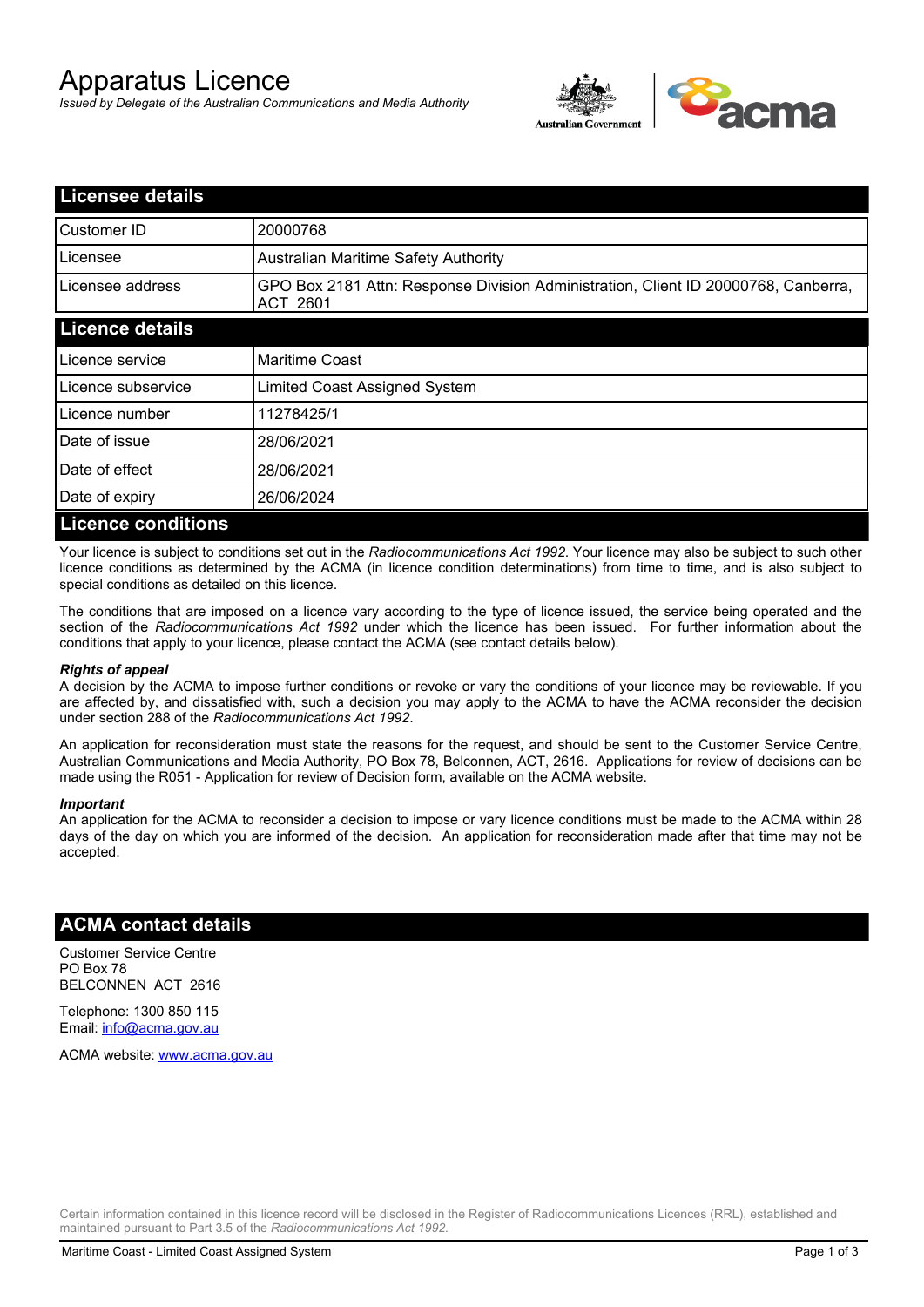# **Advisory Notes applying to licence no.: 11278425/1**

Conditions applicable to the operation of Limited Coast Assigned System authorised under this licence can be found in the Radiocommunications Licence Conditions (Apparatus Licence) Determination and the Radiocommunications Licence Conditions (Maritime Coast Licence) Determination. Copies of these determinations are available from the ACMA and from the ACMA home page (www.acma.gov.au).